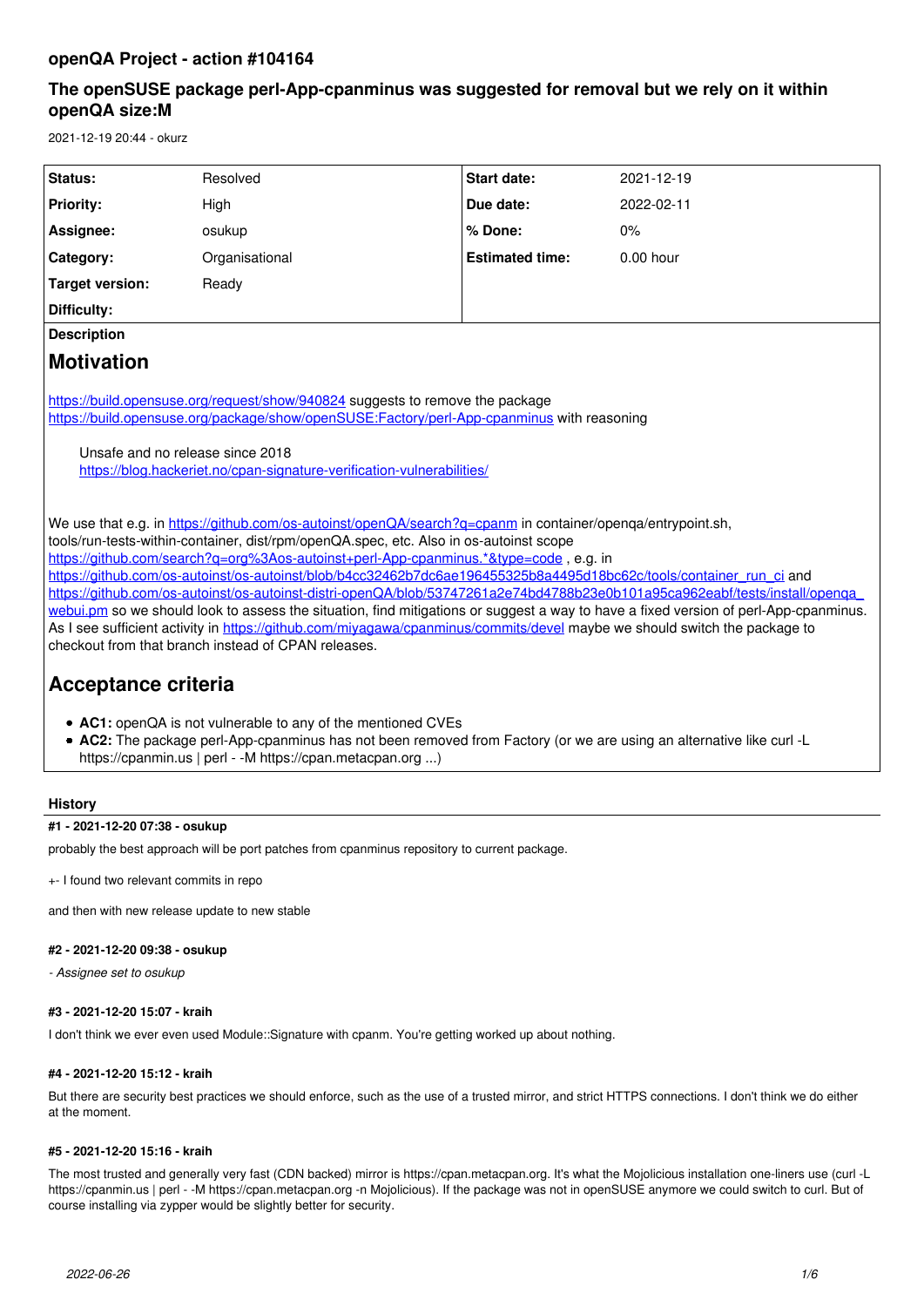### **#6 - 2021-12-20 15:26 - kraih**

I'll start by making a PR that fixes all current uses of cpanm to use the bare minimum security best practices. (Not assigning the ticket to me, but assume i'm on it...)

### **#7 - 2021-12-20 15:39 - kraih**

Opened a PR.<https://github.com/os-autoinst/openQA/pull/4421>

### **#8 - 2021-12-20 16:35 - kraih**

And merged. That means all our uses of cpanm are now through a trusted HTTPS mirror and reasonably secure.

#### **#9 - 2021-12-21 10:54 - tinita**

I asked miyagawa here when a release is planned:<https://github.com/miyagawa/cpanminus/pull/636#issuecomment-998678526>

#### **#10 - 2021-12-21 14:08 - osukup**

Upstream stopped releasing cpanminus on CPAN with version 1.7044 , git has tagged 1.9017 and devel version reports 1.9020

So I repacked perl-App-cpanminus with devel version - sr:<https://build.opensuse.org/request/show/941820>

#### **#11 - 2021-12-21 17:20 - tinita**

I tried out the package from <https://build.opensuse.org/request/show/941820>

There are some differences to the current rpm package. Some cpanminus files are missing, and Menlo files are additional. not sure if this is how it should work:

```
% rpm -ql perl-App-cpanminus
```

```
                           [p5.26.3] 17:50:25
/usr/bin/cpanm
/usr/lib/perl5/vendor_perl/5.26.1/App
/usr/lib/perl5/vendor_perl/5.26.1/App/cpanminus
/usr/lib/perl5/vendor_perl/5.26.1/App/cpanminus.pm
/usr/lib/perl5/vendor_perl/5.26.1/App/cpanminus.pod
/usr/lib/perl5/vendor_perl/5.26.1/App/cpanminus/Dependency.pm
/usr/lib/perl5/vendor_perl/5.26.1/App/cpanminus/fatscript.pm
/usr/lib/perl5/vendor_perl/5.26.1/App/cpanminus/script.pm
/usr/lib/perl5/vendor_perl/5.26.1/x86_64-linux-thread-multi
/usr/share/doc/packages/perl-App-cpanminus
/usr/share/doc/packages/perl-App-cpanminus/Changes
/usr/share/doc/packages/perl-App-cpanminus/README
/usr/share/licenses/perl-App-cpanminus
/usr/share/licenses/perl-App-cpanminus/LICENSE
/usr/share/man/man1/cpanm.1.gz
/usr/share/man/man3/App::cpanminus.3pm.gz
/usr/share/man/man3/App::cpanminus::fatscript.3pm.gz
```

```
% rpm -ql perl-App-cpanminus-1.9020-0.noarch.rpm                                                              
                                [p5.26.3] 17:50:27
```
/usr/bin/cpanm

```
/usr/lib/perl5/vendor_perl/5.34.0/App
/usr/lib/perl5/vendor_perl/5.34.0/App/cpanminus
/usr/lib/perl5/vendor_perl/5.34.0/App/cpanminus.pm
/usr/lib/perl5/vendor_perl/5.34.0/App/cpanminus/script.pm
/usr/lib/perl5/vendor_perl/5.34.0/Menlo
/usr/lib/perl5/vendor_perl/5.34.0/Menlo.pm
/usr/lib/perl5/vendor_perl/5.34.0/Menlo/Builder
/usr/lib/perl5/vendor_perl/5.34.0/Menlo/Builder/Static.pm
/usr/lib/perl5/vendor_perl/5.34.0/Menlo/CLI
/usr/lib/perl5/vendor_perl/5.34.0/Menlo/CLI/Compat.pm
/usr/lib/perl5/vendor_perl/5.34.0/Menlo/Dependency.pm
/usr/lib/perl5/vendor_perl/5.34.0/Menlo/Index
/usr/lib/perl5/vendor_perl/5.34.0/Menlo/Index/MetaCPAN.pm
/usr/lib/perl5/vendor_perl/5.34.0/Menlo/Index/MetaDB.pm
/usr/lib/perl5/vendor_perl/5.34.0/Menlo/Index/Mirror.pm
/usr/lib/perl5/vendor_perl/5.34.0/Menlo/Legacy.pm
/usr/lib/perl5/vendor_perl/5.34.0/Menlo/Util.pm
/usr/share/doc/packages/perl-App-cpanminus
/usr/share/doc/packages/perl-App-cpanminus/Changes
/usr/share/doc/packages/perl-App-cpanminus/README.md
/usr/share/licenses/perl-App-cpanminus
/usr/share/licenses/perl-App-cpanminus/LICENSE
/usr/share/man/man1/cpanm.1.gz
```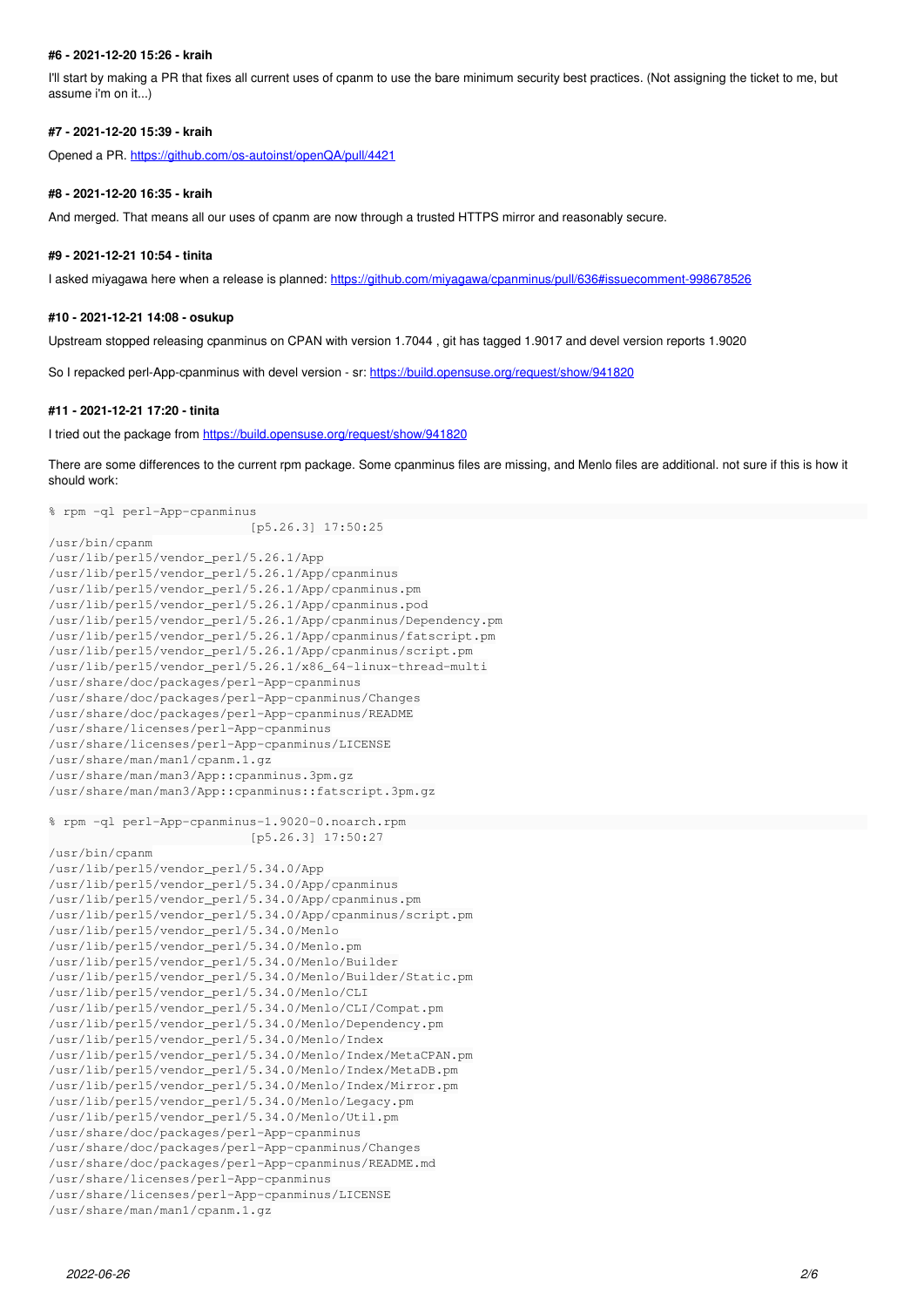/usr/share/man/man3/App::cpanminus.3pm.gz /usr/share/man/man3/Menlo.3pm.gz /usr/share/man/man3/Menlo::Builder::Static.3pm.gz /usr/share/man/man3/Menlo::CLI::Compat.3pm.gz /usr/share/man/man3/Menlo::Index::MetaCPAN.3pm.gz /usr/share/man/man3/Menlo::Index::MetaDB.3pm.gz /usr/share/man/man3/Menlo::Legacy.3pm.gz

We are still hoping that the author is replying to us about his release plans.

## **#12 - 2021-12-22 10:15 - kraih**

Spoke with upstream, a new App::cpanminus should be released soon and the --verify functionality will probably be deprecated completely.

### **#13 - 2021-12-23 10:21 - kraih**

*- Description updated*

### **#14 - 2021-12-28 08:30 - cdywan**

*- Status changed from New to In Progress*

I give in. I'm updating the status now

### **#15 - 2021-12-29 04:11 - openqa\_review**

% rpm -ql perl-App-cpanminus

*- Due date set to 2022-01-12*

Setting due date based on mean cycle time of SUSE QE Tools

## **#16 - 2022-01-04 09:17 - osukup**

tinita wrote:

I tried out the package from <https://build.opensuse.org/request/show/941820>

There are some differences to the current rpm package. Some cpanminus files are missing, and Menlo files are additional. not sure if this is how it should work:

```
                               [p5.26.3] 17:50:25
/usr/bin/cpanm
/usr/lib/perl5/vendor_perl/5.26.1/App
/usr/lib/perl5/vendor_perl/5.26.1/App/cpanminus
/usr/lib/perl5/vendor_perl/5.26.1/App/cpanminus.pm
/usr/lib/perl5/vendor_perl/5.26.1/App/cpanminus.pod
/usr/lib/perl5/vendor_perl/5.26.1/App/cpanminus/Dependency.pm
/usr/lib/perl5/vendor_perl/5.26.1/App/cpanminus/fatscript.pm
/usr/lib/perl5/vendor_perl/5.26.1/App/cpanminus/script.pm
/usr/lib/perl5/vendor_perl/5.26.1/x86_64-linux-thread-multi
/usr/share/doc/packages/perl-App-cpanminus
/usr/share/doc/packages/perl-App-cpanminus/Changes
/usr/share/doc/packages/perl-App-cpanminus/README
/usr/share/licenses/perl-App-cpanminus
/usr/share/licenses/perl-App-cpanminus/LICENSE
/usr/share/man/man1/cpanm.1.gz
/usr/share/man/man3/App::cpanminus.3pm.gz
/usr/share/man/man3/App::cpanminus::fatscript.3pm.gz
% rpm -ql perl-App-cpanminus-1.9020-0.noarch.rpm                                                          
                                                               [p5.26.3] 17:50:27
/usr/bin/cpanm
/usr/lib/perl5/vendor_perl/5.34.0/App
/usr/lib/perl5/vendor_perl/5.34.0/App/cpanminus
/usr/lib/perl5/vendor_perl/5.34.0/App/cpanminus.pm
/usr/lib/perl5/vendor_perl/5.34.0/App/cpanminus/script.pm
/usr/lib/perl5/vendor_perl/5.34.0/Menlo
/usr/lib/perl5/vendor_perl/5.34.0/Menlo.pm
/usr/lib/perl5/vendor_perl/5.34.0/Menlo/Builder
/usr/lib/perl5/vendor_perl/5.34.0/Menlo/Builder/Static.pm
/usr/lib/perl5/vendor_perl/5.34.0/Menlo/CLI
/usr/lib/perl5/vendor_perl/5.34.0/Menlo/CLI/Compat.pm
/usr/lib/perl5/vendor_perl/5.34.0/Menlo/Dependency.pm
/usr/lib/perl5/vendor_perl/5.34.0/Menlo/Index
```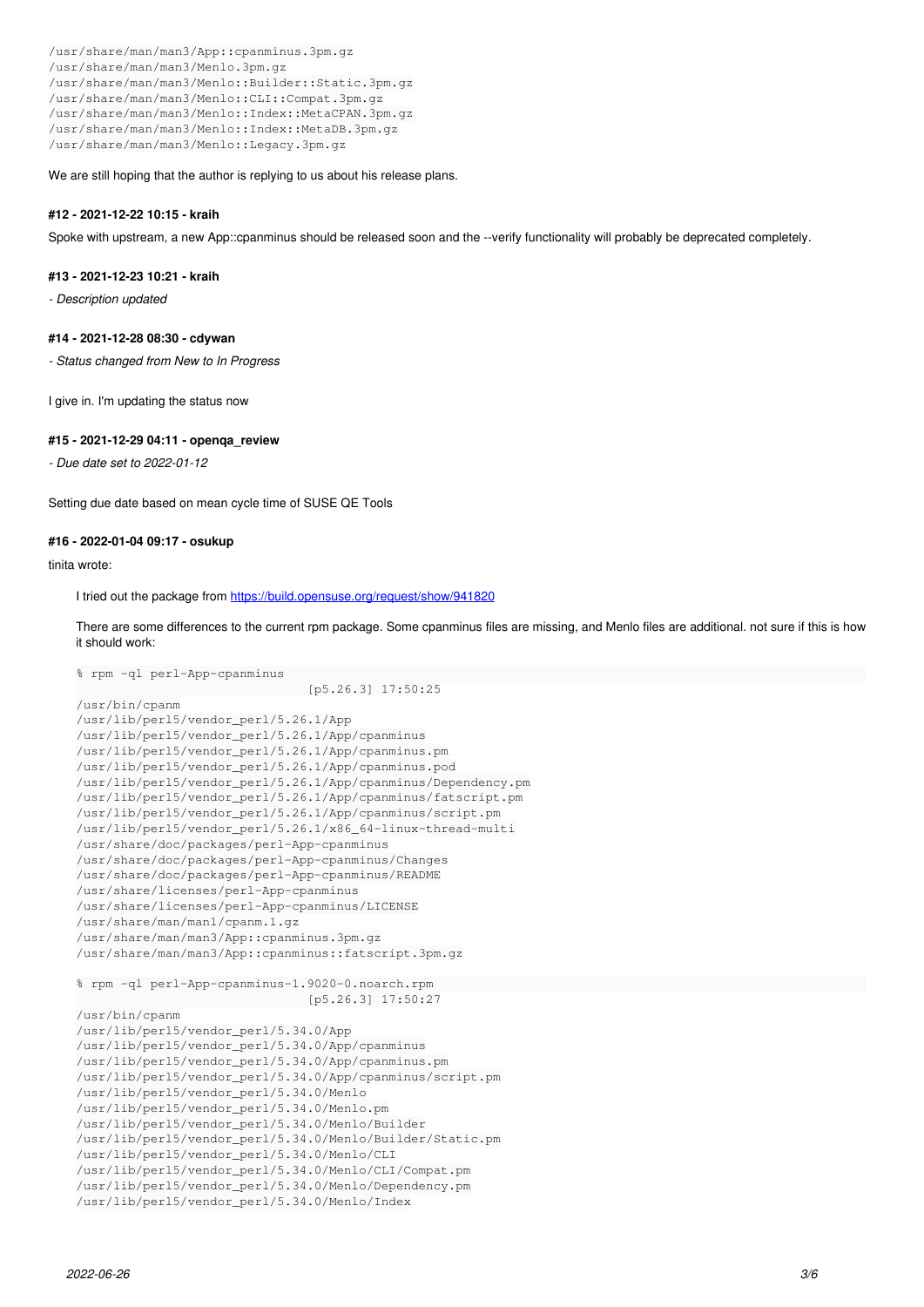/usr/lib/perl5/vendor\_perl/5.34.0/Menlo/Index/MetaCPAN.pm /usr/lib/perl5/vendor\_perl/5.34.0/Menlo/Index/MetaDB.pm /usr/lib/perl5/vendor\_perl/5.34.0/Menlo/Index/Mirror.pm /usr/lib/perl5/vendor\_perl/5.34.0/Menlo/Legacy.pm /usr/lib/perl5/vendor\_perl/5.34.0/Menlo/Util.pm /usr/share/doc/packages/perl-App-cpanminus /usr/share/doc/packages/perl-App-cpanminus/Changes /usr/share/doc/packages/perl-App-cpanminus/README.md /usr/share/licenses/perl-App-cpanminus /usr/share/licenses/perl-App-cpanminus/LICENSE /usr/share/man/man1/cpanm.1.gz /usr/share/man/man3/App::cpanminus.3pm.gz /usr/share/man/man3/Menlo.3pm.gz /usr/share/man/man3/Menlo::Builder::Static.3pm.gz /usr/share/man/man3/Menlo::CLI::Compat.3pm.gz /usr/share/man/man3/Menlo::Index::MetaCPAN.3pm.gz /usr/share/man/man3/Menlo::Index::MetaDB.3pm.gz /usr/share/man/man3/Menlo::Legacy.3pm.gz

We are still hoping that the author is replying to us about his release plans.

current package is fatpack with everything in one file , on other hand new is normal perl package

### **#17 - 2022-01-17 17:04 - cdywan**

*- Due date changed from 2022-01-12 to 2022-01-21*

## **Acceptance criteria**

- **AC1:** openQA is not vulnerable to any of the mentioned CVEs
- **AC2:** The package perl-App-cpanminus has not been removed from Factory (or we are using an alternative like curl -L https://cpanmin.us | perl - -M https://cpan.metacpan.org ...)

[osukup](progress.opensuse.org/users/21806) @sriedel So where are we at?

### **#18 - 2022-01-18 14:59 - osukup**

cdywan wrote:

## **Acceptance criteria**

- **AC1:** openQA is not vulnerable to any of the mentioned CVEs
- **AC2:** The package perl-App-cpanminus has not been removed from Factory (or we are using an alternative like curl -L https://cpanmin.us | perl - -M https://cpan.metacpan.org ...)

[osukup](progress.opensuse.org/users/21806) @sriedel So where are we at?

AC1: my SR solves this AC2:

1) delete request was rejected/postponed 2) my SR to Factoryt repapackage devel version of cpanm ( as is used by upstream, which stopped publishing cpanm on CPAN )

## **#19 - 2022-01-18 15:00 - osukup**

updated SR contains removal of checksum functions

### **#20 - 2022-01-19 08:31 - cdywan**

osukup wrote:

updated SR contains removal of checksum functions

<https://build.opensuse.org/request/show/947240>This?

### **#21 - 2022-01-19 09:28 - osukup**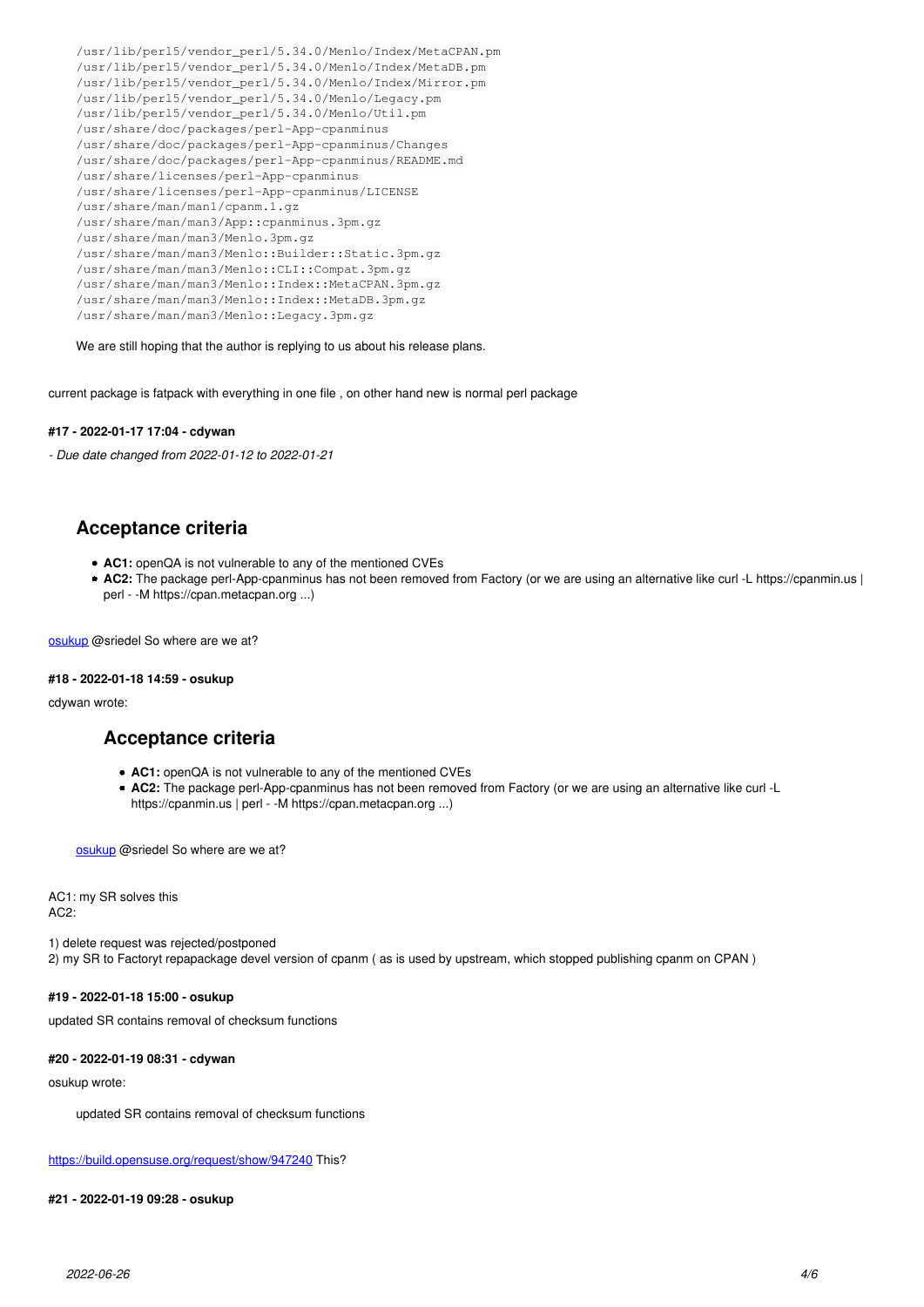osukup wrote:

updated SR contains removal of checksum functions

### <https://build.opensuse.org/request/show/947240> This?

## ja :D

### **#22 - 2022-01-25 11:58 - osukup**

*- Status changed from In Progress to Feedback*

.. for next step it needs SR accepted and forwarded to Factory ( Then submitted to Leap)

### **#23 - 2022-01-25 15:33 - tinita**

See:

- <https://github.com/miyagawa/cpanminus/pull/636>
- <https://github.com/miyagawa/cpanminus/issues/639>
- <https://github.com/miyagawa/cpanminus/pull/638>

So Miyagawa says the feature will be removed (PR 638). Unfortunately there is still no release, but we could try to backport the patch to the current tarball, it seems simple enough. But I also asked him again what the plans are.

I vote against <https://build.opensuse.org/request/show/947240>, and there were several comments from me and others on this and the previous request<https://build.opensuse.org/request/show/941820>

current package is fatpack with everything in one file , on other hand new is normal perl package

That's not the only difference.

#### **#24 - 2022-01-25 15:43 - kraih**

tinita wrote:

See:

- <https://github.com/miyagawa/cpanminus/pull/636>
- <https://github.com/miyagawa/cpanminus/issues/639>
- <https://github.com/miyagawa/cpanminus/pull/638>

So Miyagawa says the feature will be removed (PR 638).

Unfortunately there is still no release, but we could try to backport the patch to the current tarball, it seems simple enough. But I also asked him again what the plans are.

I vote against <https://build.opensuse.org/request/show/947240>, and there were several comments from me and others on this and the previous request <https://build.opensuse.org/request/show/941820>

I'm with Tina on this.

## **#25 - 2022-01-27 11:09 - tinita**

A new release was just made: <https://metacpan.org/dist/App-cpanminus> 1.7045

## **#26 - 2022-01-27 11:41 - osukup**

*- Status changed from Feedback to In Progress*

with new release thanks to [tinita](progress.opensuse.org/users/33482) --> on Friday 28.1 is excepted to be in devel project and created ticket to Factory

in middle of next week accepted into Factory and then we can create MR to Leap 15.3 with in +- 10 days released as Maint Update for leap

## **#27 - 2022-01-27 16:50 - osukup**

*- Status changed from In Progress to Feedback*